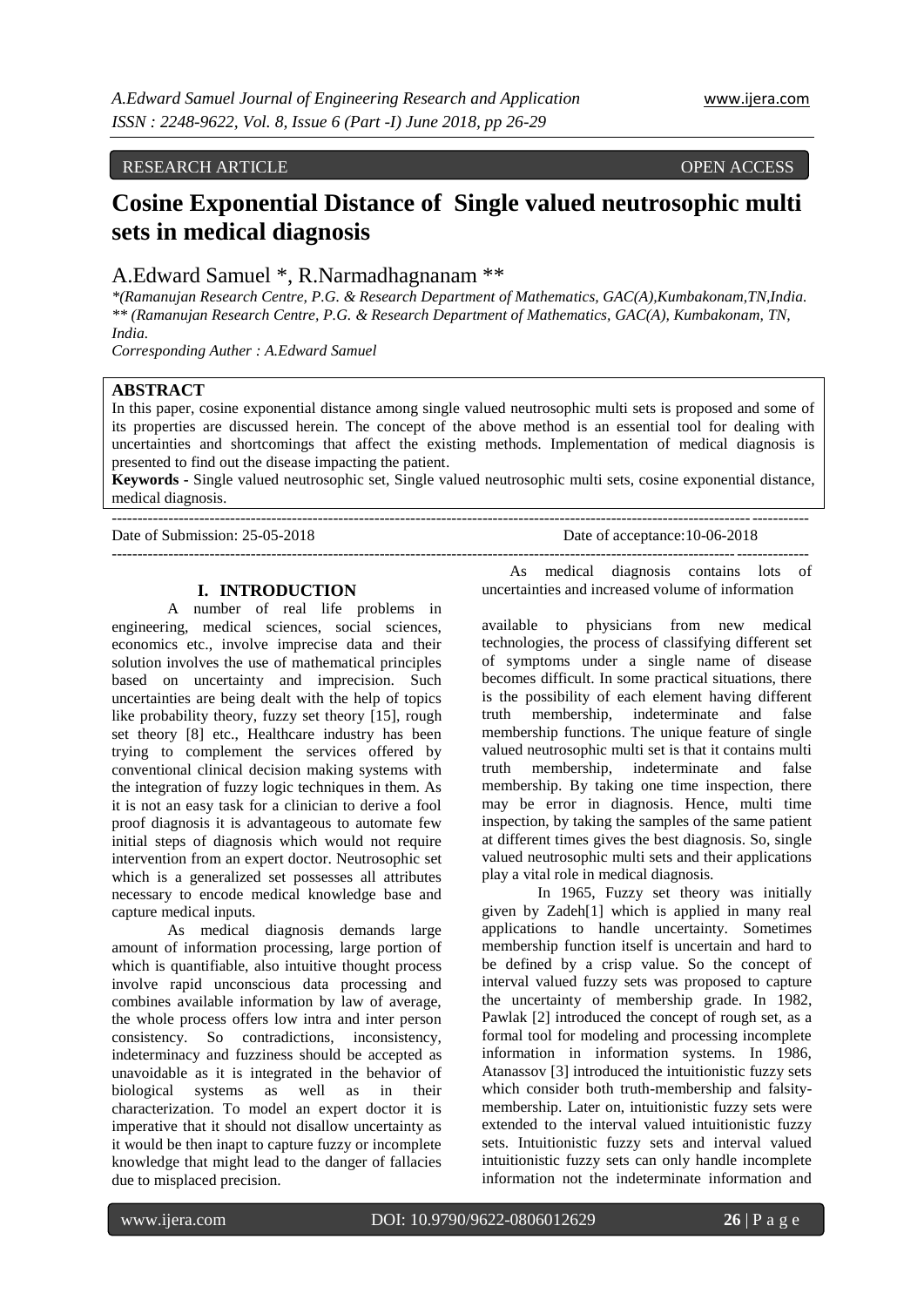inconsistent information which exists commonly in belief systems. Neutrosophic set (generalization of fuzzy sets, intuitionistic fuzzy sets and so on) defined by Florentin Smarandache [4] has capability to deal with uncertainty, imprecise, incomplete and inconsistent information which exists in real world from philosophical point of view. Wang et al[5] proposed the single valued neutrosophic set. Pinaki Majumdar and S.K. Samanta [6] proposed the similarity and entropy of neutrosophic sets. Jun Ye and Jing Fu [7] proposed the tangent similarity measure of single valued neutrosophic sets. Jun Ye [8] proposed the cotangent similarity measure of single valued neutrosophic sets. Shan Ye and Jun Ye [9] introduced the concept of single valued neutrosophic multi sets.

In this paper, by using the notion of single valued neutrosophic multi set, it was provided an exemplary for medical diagnosis. In order to make this a new method was executed.

Rest of the article was structured as follows. In Section 2, the basic definitions were briefly presented. Section 3 deals with proposed definitions and some of its properties. Sections 4, 5 & 6 contain methodology, algorithm and case study related to medical diagnosis respectively. Conclusion was given in Section 7.

#### **II. PRELIMINARIES**

2.1 Definition [5]

Let *x* be a space of points (objects) with a generic element in  $X$  denoted by  $x$ . A single valued neutrosophic set *A* in *X* is characterized by truth membership function  $T_A$ , indeterminacy function  $I_A$  and falsity membership function  $F_A$ . For each point  $x \in \text{in } X$ ,

 $T_A(x), I_A(x), F_A(x) \in [0,1]$  When *X* is continuous, a SVNS *A* can be written as

 $A = \int_{x} \langle T(x), I(x), F(x) \rangle / x, x \in X$  When *X* is discrete, a SVNS *A* be written as

$$
A = \sum_{i=1}^{n} \langle T(x_i), I(x_i), F(x_i) \rangle / x_i, x_i \in X
$$

2.2 Definition [9]

Let  $X$  be a nonempty set with generic elements in  $x$  denoted by  $x$ . A single valued neutrosophic multi sets(SVNM) *A* drawn from *X* is characterized by the three functions: count truthmembership of  $CT_A$ , count indeterminacymembership of  $CI_A$  and count falsity-membership of *CF <sup>A</sup>* such that

$$
CT_{A}(x): X \to R, GI_{A}(x): X \to R,
$$

*CF*  $_A(x) : X \to R$  for  $x \in X$ , where *R* is the set of all

real number multi sets in the real unit interval [0,1]. Then a SVNM A is denoted by

| $\left\{\left\{x,(T_{\lambda}^{-1}(x),(T_{\lambda}^{-2}(x),,T_{\lambda}^{-q}(x)),(T_{\lambda}^{-1}(x),(T_{\lambda}^{-2}(x),,T_{\lambda}^{-q}(x)),\right)\right\}$ |  |
|-------------------------------------------------------------------------------------------------------------------------------------------------------------------|--|
| $A = \left\{ F_{A}^{1}(x), (F_{A}^{2}(x),, F_{A}^{q}(x)) \right\}$                                                                                                |  |
| $X \in X$                                                                                                                                                         |  |

where the truth-membership sequence  $((T_A^1(x), (T_A^2(x),..., T_A^q(x)))$ the indeterminacymembership sequence  $((I_A^1(x), (I_A^2(x), \dots, I_A^q(x)))$  and the falsity-membership sequence  $((F_A^1(x), (F_A^2(x),..., F_A^q(x)))$ may be in decreasing or increasing order, and the sum of  $T_A^i(x)$ ,  $T_A^i(x)$ ,  $F_A^i(x) \in [0,1]$  satisfies the condition  $0 \le \sup T_A^i(x) + \sup T_A^i(x) + \sup T_A^i(x) + \sup F_A^i(x) \le 3$  for  $x \in X$  and  $i = 1, 2, ..., q$ .

For convenience, a SVNM can be denoted by the simplified form:

$$
A = \left\langle \left\langle x, T_A^i(x), T_A^i(x), F_A^i(x) \right\rangle \middle| x \in X, i = 1, 2, ..., q \right\rangle
$$

**III. PROPOSED DEFINITION**

3.1 Definition Let  $A = \left\{ (x_j, T_A^i(x_j), I_A^i(x_j), F_A^i(x_j) | x_j \in X, i = 1, 2, ..., q \right\}$ and  $B = \left\{ (x_j, T_B^i(x_j), I_B^i(x_j), F_B^i(x_j) | x_j \in X, i = 1, 2, ..., q \right\}$ be any two SVNMs in  $X = \{x_1, x_2, ..., x_n\}$ . Then the cosine exponential distance is defined as

$$
\text{CED}_{\text{swass}}(A, B) = \frac{1}{3n - 1}
$$

\n
$$
\sum_{i=1}^{q} \left[ \sum_{j=1}^{n} \cos \left( e^{-\left[ \left| T_A^j(x_j) - T_B^j(x_j) \right| + \left| I_A^i(x_j) - I_B^j(x_j) \right| + \left| F_A^j(x_j) - F_B^j(x_j) \right| \right|} \right] \right]
$$

\n(1)

Proposition 1

(i) *CED* <sub>SVMMS</sub> 
$$
(A, B) > 0
$$
  
(ii) *CED* <sub>SVMMS</sub>  $(A, B) = CED$  <sub>SVMMS</sub>  $(B, A)$ 

If  $A \subseteq B \subseteq C$  then

 $\text{CED}_{\text{SVMMS}}$   $(A, C) \geq \text{CED}_{\text{SVMMS}}$   $(A, B)$  &

 $\text{CED}$  *SVNMS*  $(A, C) \geq \text{CED}$  *SVNMS*  $(B, C)$ 

Proof

(i) The proof is straightforward (ii) We know that,

$$
\begin{aligned} \left| \boldsymbol{T}_{A}^{i}(\boldsymbol{x}_{j}) - \boldsymbol{T}_{B}^{i}(\boldsymbol{x}_{j}) \right| &= \left| \boldsymbol{T}_{B}^{i}(\boldsymbol{x}_{j}) - \boldsymbol{T}_{A}^{i}(\boldsymbol{x}_{j}) \right| \\ \left| \boldsymbol{I}_{A}^{i}(\boldsymbol{x}_{j}) - \boldsymbol{I}_{B}^{i}(\boldsymbol{x}_{j}) \right| &= \left| \boldsymbol{I}_{B}^{i}(\boldsymbol{x}_{j}) - \boldsymbol{I}_{A}^{i}(\boldsymbol{x}_{j}) \right| \\ \left| \boldsymbol{F}_{A}^{i}(\boldsymbol{x}_{j}) - \boldsymbol{F}_{B}^{i}(\boldsymbol{x}_{j}) \right| &= \left| \boldsymbol{F}_{B}^{i}(\boldsymbol{x}_{j}) - \boldsymbol{F}_{A}^{i}(\boldsymbol{x}_{j}) \right| \end{aligned}
$$

 $\therefore$  *CED svNMS*  $(A, B) =$  *CED svNMS*  $(B, A)$ (iii)We know that,

$$
T_A^i(x_j) \le T_B^i(x_j) \le T_C^i(x_j)
$$
  
\n
$$
T_A^i(x_j) \ge T_B^i(x_j) \ge T_C^i(x_j)
$$
  
\n
$$
F_A^i(x_j) \ge F_B^i(x_j) \ge F_C^i(x_j)
$$
  
\n
$$
(\because A \subseteq B \subseteq C)
$$

Hence,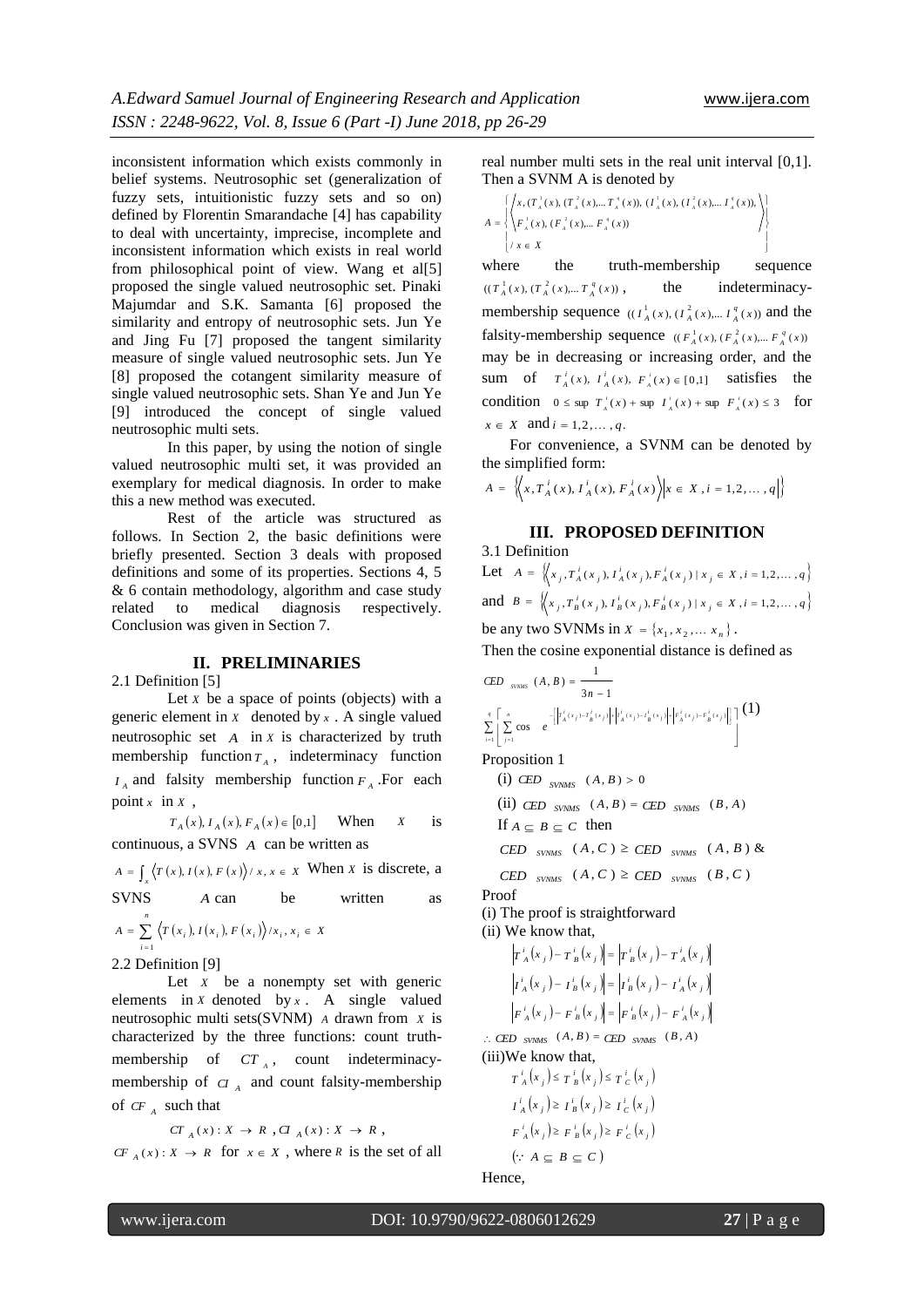$\left| T_{A}^{i}(x_{j}) - T_{B}^{i}(x_{j}) \right| \leq \left| T_{A}^{i}(x_{j}) - T_{C}^{i}(x_{j}) \right|$  $(x_j) - T_c(x_j) \leq T_a(x_j) - T_c(x_j)$ *i j C i j A i j C i*  $\left| T_{\frac{1}{B}}(x_i) - T_{\frac{1}{C}}(x_i) \right| \leq \left| T_{\frac{1}{A}}(x_i) - T_{\frac{1}{C}}(x_i) \right|$  $I_A^i(x_j) - I_B^i(x_j) \leq I_A^i(x_j) - I_C^i(x_j)$  $(x_j) - I_c(x_j) \leq |I_a(x_j) - I_c(x_j)|$ *i j C i j A i j C i*  $\left| I_{B}^{T}(x_{j}) - I_{c}^{T}(x_{j}) \right| \leq \left| I_{A}^{T}(x_{j}) - I_{c}^{T}(x_{j}) \right|$  $\left| F_{A}^{i}(x_{j})-F_{B}^{i}(x_{j}) \right| \leq \left| F_{A}^{i}(x_{j})-F_{C}^{i}(x_{j}) \right|$  $(x_j) - F_c(x_j) \leq |F_a(x_j) - F_c(x_j)|$ *i j C i j A i j C i*  $F_{B}^{+}(x_{j}) - F_{c}^{+}(x_{j}) \leq F_{A}^{+}(x_{j}) - F_{c}^{+}(x_{j})$ 

Here, our cosine exponential distance is an increasing function

 $\mathcal{L}_{\text{c}}$  $(CED$  *SVNMS*  $(A, C) \geq CED$  *SVNMS*  $(B, C)$  $\text{CED}_{\text{SVMMS}}(A, C) \geq \text{CED}_{\text{SVMMS}}(A, B)$  &

#### **IV. METHODOLOGY**

In this section, we present an application of single valued neutrosophic multi set in medical diagnosis. In a given pathology, suppose S is a set of symptoms, *D* is a set of diseases and *P* is a set of patients and let *Q* be a single valued neutrosophic multi relation from the set of patients to the symptoms. i.e.,  $Q(P \rightarrow S)$  and *R* be a single valued neutrosophic relation from the set of symptoms to the diseases i.e.,  $R(S \rightarrow D)$  and then the methodology involves three main jobs:

- 1. Determination of symptoms
- 2. Formulation of medical knowledge based on single valued neutrosophic multi sets & single valued neutrosophic sets

3. Determination of diagnosis on the basis of new computation technique of single valued neutrosophic multi sets

#### **V. ALGORITHM**

- Step 1: The Symptoms of the patients are given to obtain the patient-symptom relation *Q* and are noted in Table 1
- Step 2: The medical knowledge relating the symptoms with the set of diseases under consideration are given to obtain the symptom-disease relation *R* and are noted in Table 2.
- Step3: The computation T of the relation of patients and diseases is found using (1) and are noted in Table 3.
- Step 4: Finally, minimum value from Table 3 of each row were selected to find the possibility of the patient affected with the respective disease and then it was concluded that the patient  $P_k$  ( $k = 1,2,3$  & 4) was suffering from the disease  $D_r$  ( $r = 1,2,3 \& 4$ ).

#### **VI. CASE STUDY [9]**

Let there be four patients  $P = \{P_1, P_2, P_3, P_4\}$ and the set of symptoms  $s =$ {Temperature, Cough, Throat pain, Headache, Body pain }.The Single valued neutrosophic multi relation  $Q(P \rightarrow S)$  is given as in Table 1.Let the set of diseases  $D = \{V \text{iral } \text{fever,}$  Tuberculosis, Typhoid, Throat disease}.The Single valued neutrosophic relation  $R(S \rightarrow D)$  is given as in Table 2.

| $\varrho$      | Temperature     | Cough           | Throat pain     | Headache        | Body pain       |
|----------------|-----------------|-----------------|-----------------|-----------------|-----------------|
|                | (0.8, 0.6, 0.5) | (0.5, 0.4, 0.3) | (0.2, 0.1, 0.0) | (0.7, 0.6, 0.5) | (0.4, 0.3, 0.2) |
| $P_1$          | (0.3, 0.2, 0.1) | (0.4, 0.4, 0.3) | (0.3, 0.2, 0.2) | (0.3, 0.2, 0.1) | (0.6, 0.5, 0.5) |
|                | (0.4, 0.2, 0.1) | (0.6, 0.3, 0.4) | (0.8, 0.7, 0.7) | (0.4, 0.3, 0.2) | (0.6, 0.4, 0.4) |
|                | (0.5, 0.4, 0.3) | (0.9, 0.8, 0.7) | (0.6, 0.5, 0.4) | (0.6, 0.4, 0.3) | (0.8, 0.7, 0.5) |
| P <sub>2</sub> | (0.3, 0.3, 0.2) | (0.2, 0.1, 0.1) | (0.3, 0.2, 0.2) | (0.4, 0.1, 0.1) | (0.4, 0.3, 0.1) |
|                | (0.5, 0.4, 0.4) | (0.2, 0.1, 0.0) | (0.4, 0.3, 0.3) | (0.7, 0.7, 0.3) | (0.7, 0.2, 0.1) |
|                | (0.2, 0.1, 0.1) | (0.3, 0.2, 0.2) | (0.8, 0.8, 0.7) | (0.3, 0.2, 0.2) | (0.4, 0.4, 0.3) |
| $P_3$          | (0.3, 0.2, 0.2) | (0.4, 0.2, 0.2) | (0.2, 0.2, 0.2) | (0.3, 0.3, 0.3) | (0.4, 0.3, 0.2) |
|                | (0.8, 0.7, 0.6) | (0.7, 0.6, 0.5) | (0.1, 0.1, 0.0) | (0.7, 0.6, 0.6) | (0.7, 0.7, 0.5) |
|                | (0.5, 0.5, 0.4) | (0.4, 0.3, 0.1) | (0.7, 0.1, 0.0) | (0.6, 0.5, 0.3) | (0.5, 0.1, 0.1) |
| $P_{\rm A}$    | (0.3, 0.2, 0.2) | (0.8, 0.3, 0.1) | (0.7, 0.2, 0.3) | (0.6, 0.2, 0.1) | (0.3, 0.3, 0.2) |
|                | (0.4, 0.4, 0.3) | (0.7, 0.5, 0.3) | (0.7, 0.7, 0.6) | (0.6, 0.4, 0.3) | (0.6, 0.5, 0.4) |

**Table 1**: Patient-Symptom relation

|  | <b>Table 2:</b> Symptom-Disease relation |  |  |
|--|------------------------------------------|--|--|
|--|------------------------------------------|--|--|

| R            | Viral fever     | <b>Tuberculosis</b> | Typhoid         | Throat disease  |
|--------------|-----------------|---------------------|-----------------|-----------------|
| Temperature  | (0.8, 0.1, 0.1) | (0.2, 0.7, 0.1)     | (0.5, 0.3, 0.2) | (0.1, 0.7, 0.2) |
| Headache     | (0.2, 0.7, 0.1) | (0.9, 0.0, 0.1)     | (0.3, 0.5, 0.2) | (0.3, 0.6, 0.1) |
| Stomach pain | (0.3, 0.5, 0.2) | (0.7, 0.2, 0.1)     | (0.2, 0.7, 0.1) | (0.8, 0.1, 0.1) |
| Cough        | (0.5, 0.3, 0.2) | (0.6, 0.3, 0.1)     | (0.2, 0.6, 0.2) | (0.1, 0.8, 0.1) |
| Chest pain   | (0.5, 0.4, 0.1) | (0.7, 0.2, 0.1)     | (0.4, 0.4, 0.2) | (0.1, 0.8, 0.1) |